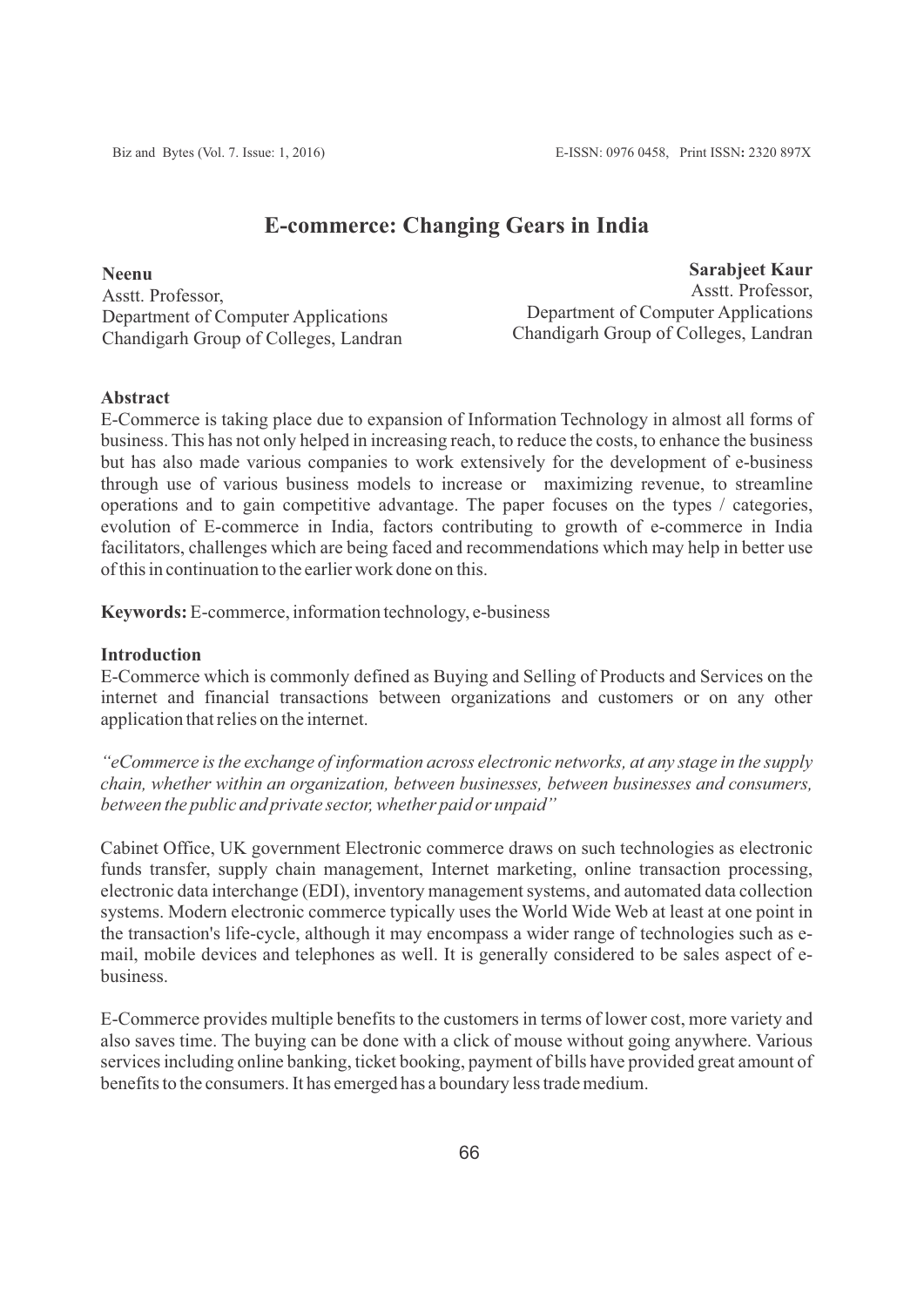The E-commerce works on four functions;

- a) Communication: Related to providing information/ documents for business transactions.
- b) Process Management: automation and improvements in business processes
- c) Service Management: use of technology for improving service quality.
- d) Transaction Capabilities: ability to buy/sell on internet or other online options.

## **Categories Of E-commerce**

The E-commerce can be categorized as below;

- 1) Business to Business (B2B): it refers to a eMarketplace for businesses to sell their products and services to other businesses i.e., retailers or corporate consumers. For example Alibaba.
- 2) Business to Consumers (B2C): Selling of products and services to consumers. For example ebay, rediff, yahoo.
- 3) Customer to Customer (C2C): AeMarketplace for consumers to sell products and services to consumers through a business organization who acts as a facilitator e.g olx, naukri.com, monster.com

Apart from above mentioned categories, there are other lesser known ones: Government-to-Consumer (G2C), Government-to-Business (G2B), Consumer-to-Business (C2B), Consumer-to-Government (C2G), Business-to-Government (B2G) and Government-to-Government (G2G).

## **Evolution Of E-commerce**

E-commerce evolution globally is as below;

- 1979: Michael Aldrich invented online shopping
- 1981: Thomson Holidays, UK is first B2B online shopping.
- 1982: Minitel was introduced nationwide in France.
- 1984: In April 1984, CompuServe launches the Electronic Mall in the USA and Canada. It is the first comprehensive electronic commerce service.
- 1985: Nissan UK sells cars and finance with credit checking to customers online from dealers' lots.
- 1987: Swreg begins to provide software and shareware authors means to sell their products online through an electronic Merchant account.
- 1990: Tim Berners-Lee writes the first web browser, World Wide Web, using a NeXT computer.
- 1992: Terry Brownell launches first fully graphical, iconic navigated Bulletin board syste[m](http://en.wikipedia.org/wiki/Bulletin_board_system) online shopping using RoboBOARD/FX.
- 1994: Netscape releases the Navigator browser in October under the code name Mozilla. Pizza Hut offers online ordering on its Web page. The first online bank opens. Attempts to offer flower delivery and magazine subscriptions online. Adult materials also become commercially available, as do cars and bikes. Netscape 1.0 is introduced in late 1994 SSL encryption that made transactions secure.
- 1995: Thursday 27 April 1995, the purchase of a book by Paul Stanfield, Product Manager for CompuServe UK, from W H Smith's shop within CompuServe's UK Shopping Centre is the UK's first national online shopping service secure transaction. The shopping service at launch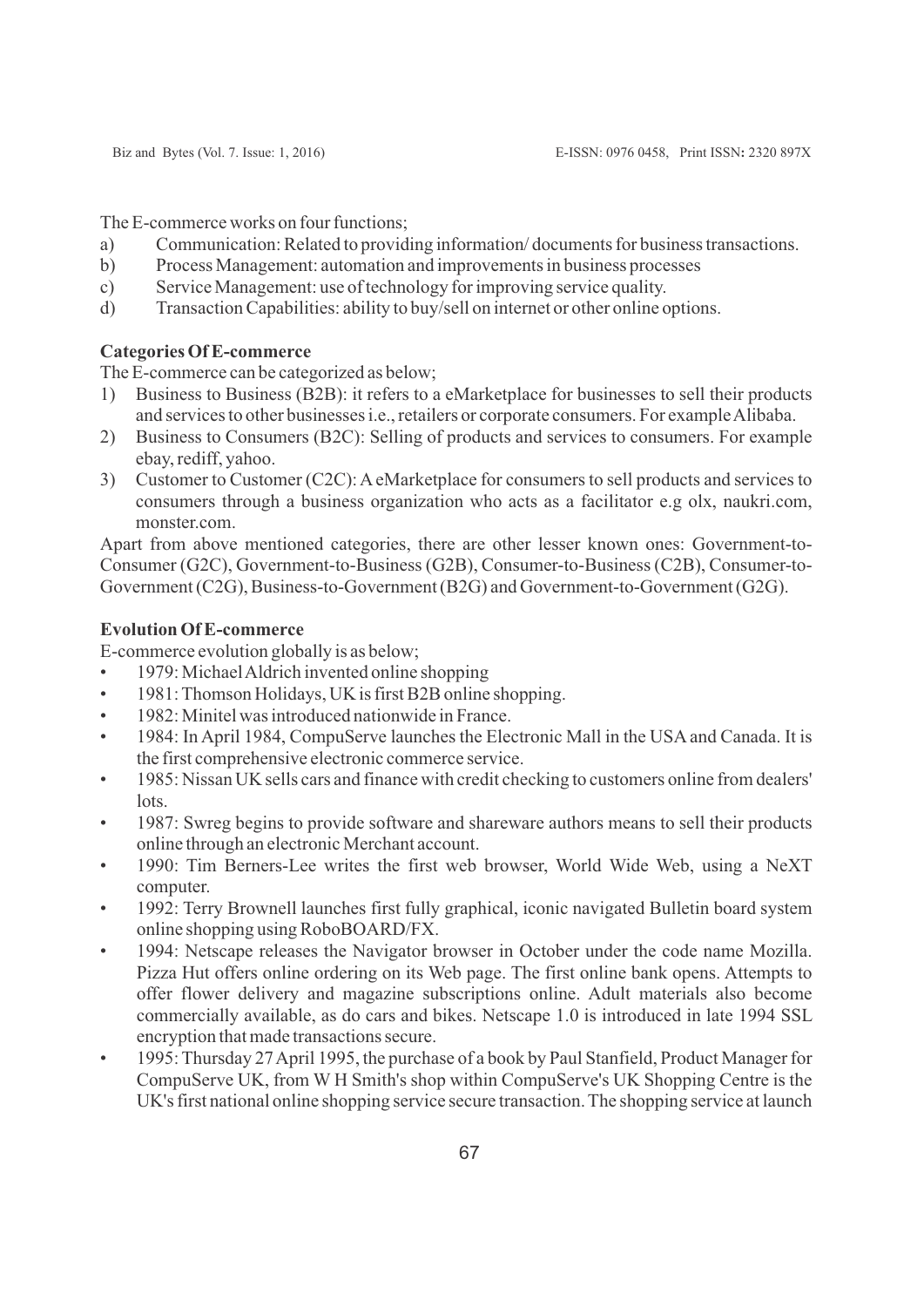featured WH Smith, Tesco, Virgin/Our Price, Great Universal Stores/GUS, Interflora[,](http://en.wikipedia.org/wiki/Interflora) Dixons Retail, Past Times, PC World (retailer) and Innovations.

- 1995: Jeff Bezos launches Amazon.com and the first commercial-free 24 hour, internet-only radio stations, Radio HK and NetRadio start broadcasting. Dell and Cisco begin to aggressively use Internet for commercial transactions. eBay is founded by computer programmer Pierre Omidyar as AuctionWeb.
- 1996: IndiaMARTB2B marketplace established in India.
- 1997: Dell first company to reach  $\omega$  1Mn in online sales.
- 1998: Google Launched, USPS launched eStamps. Alibaba Group is established in China.
- 1999: Business.com sold for US \$7.5 million to eCompanies, which was purchased in 1997 for US \$149,000. The peer-to-peer file sharing softwareNapster launches. ATG Store[s](http://en.wikipedia.org/wiki/ATG_Stores) launches to sell decorative items for the home online.
- 2000: The dot-com bust.
- 2001: Alibaba.com achieved profitability in December 2001.
- 2002: eBay acquiresPayPal for \$1.5 billion. Niche retail companies Wayfair and NetShops are founded with the concept of selling products through several targeted domains, rather than a central portal.
- 2003: Amazon.com posts first yearly profit. Facebook launched for college students.
- 2004: DHgate.com, China's first online b2b transaction platform, is established, forcing other b2b sites to move away from the "yellow pages" model.
- 2005: Yuval Tal founds Payoneer a secure online payment distribution solution.
- 2006: Google acquired You Tube; iTunes became first digital musical retailer.
- 2007-08: Business.com acquired by R.H. Donnelley for \$345 million. Private Sales Model, Social eCommerce, Mobile eCommerce, Daily Deals/Local eCommerce.
- 2009: [Zappos.com](http://en.wikipedia.org/wiki/Zappos.com) acquired by Amazon.com for \$928 million. Retail Convergence, operator of private sale website RueLaLa.com, acquired by [GSI Commerce](http://en.wikipedia.org/wiki/GSI_Commerce) for \$180 million, plus up to \$170 million in earn-out payments based on performance through 2012.
- 2010: Groupon reportedly rejects a \$6 billion offer from [Google.](http://en.wikipedia.org/wiki/Google) Instead, the group buying websites plans to go ahead with an IPO in mid-2011.
- 2011: Quidsi.com, parent company of Diapers.com, acquired by Amazon.com for \$500 million in cash plus \$45 million in debt and other obligations. [GSI Commerce,](http://en.wikipedia.org/wiki/GSI_Commerce) a company specializing in creating, developing and running online shopping sites for [brick and mortar](http://en.wikipedia.org/wiki/Brick_and_mortar_business)  [businesses, a](http://en.wikipedia.org/wiki/Brick_and_mortar_business)cquired by [eBay f](http://en.wikipedia.org/wiki/EBay)or \$2.4 billion. Internet users at 2 billion.
- · 2012: Asurvey by IRMG for their UK Consumer Home Delivery Review 2012, showed that 85% of the respondents listed access to online tracking information as the single most important way to make deliveries more convenient
- · 2013: Asia-Pacific emerged as the strongest business-to-consumer (B2C) Commerce region in the world with sales of around 567.3 billion USD
- · 2014: Jabong added international fashion brands such as Dorothy Perkins, River Island, Blue saint and Miss Selfridge, along with local fashion brands through Jabong Boutiques. Similarly, Myntra benefited from exclusive tie-ups with brands such as Harvard Lifestyle, Desigual and WROGN from Virat Kohli.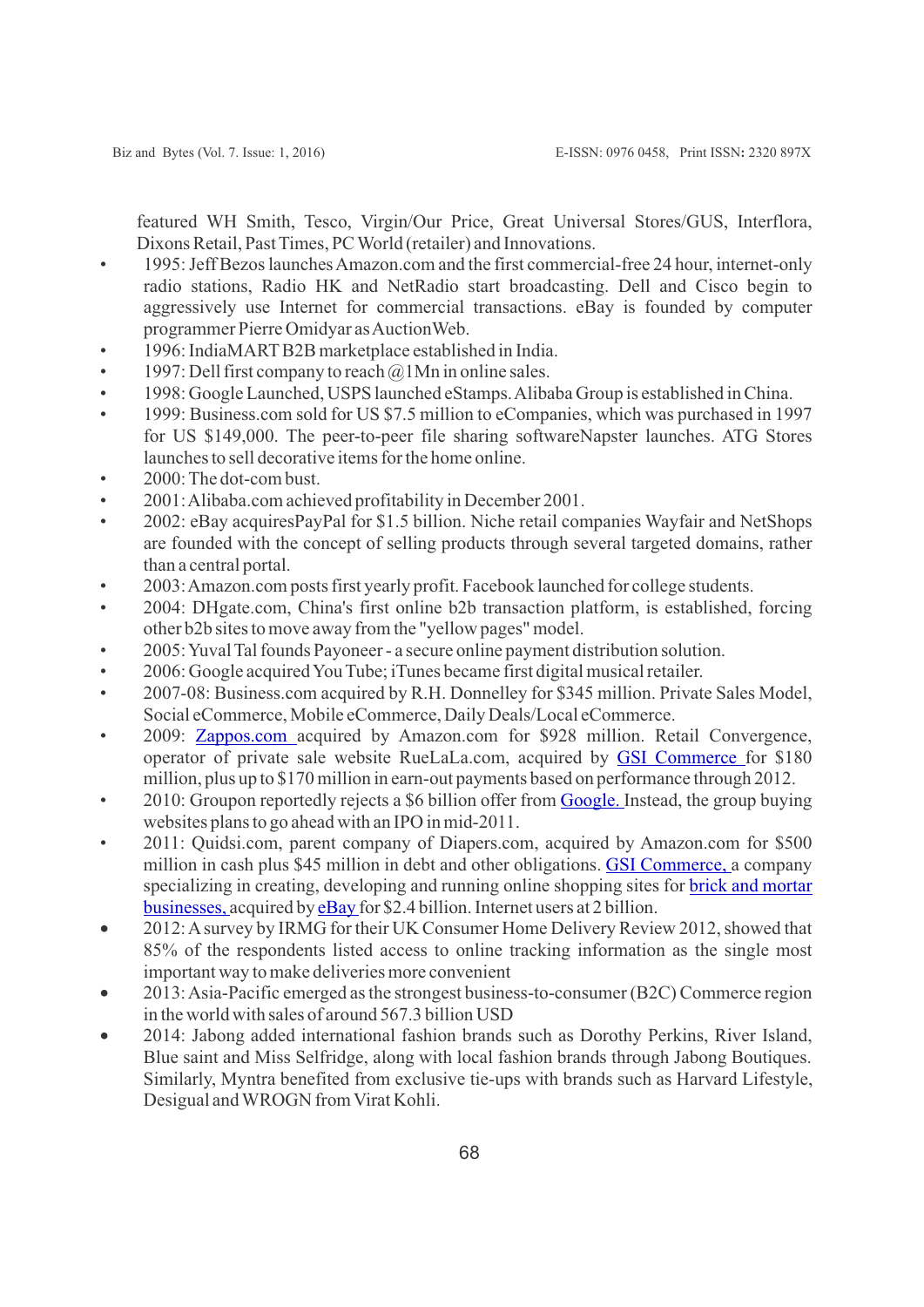• 2015: E-commerce sales remained strong in 2015 as web sales totaled \$341.7 billion for the year, a 14.6% increase over 2014's \$298.3 billion, according to non-adjusted estimates [released this morningby the U.S. Department of Commerce](http://www.census.gov/retail/index.html).

E-commerce has evolved in India in the late 1990s. The opportunities that were evidenced through the internet were taken positively by the business community. The first emergence though benefitted many, the majority could not reap the benefits and had to shut down. The dot.com burst further created doubts of the survival of this trend but recent developments are not only showing that e-commerce is alive but also in ready for a comeback in bigway.

A report by the Internet and Mobile Association of India has revealed that India'a E-commerce market is growing at an average rate of 70 percent annually and has grown over 500 percent since 2007.



## **Factors Contributing to Growth of E-commerce in India**

The factors which has brought a turnaround to the fortunes of the E-commerce include;

- 1) Low cost of computers.
- 2) Rapidly expanding base of internet users in the country.
- 3) Electronic Funds transfer, Credit and Debit Card facilities provided by banks help in online transactions.
- 4) Convenience of shopping at home.
- 5) As the online stores do not have the space constraints, they can show case wide variety of products thereby giving consumer more options .
- 6) Deals and discounts offered by the seller online also make the offers attractive.
- 7) Improvement in the delivery of goods through postal and courier services.
- 8) Technological advancements such as VOIP(voice over IP) has helped in bridging the gap between buyers and sellers online.
- 9) Improved fraud prevention technologies have provide safe environment for the transaction.
- 10) E-commerce picking trend in youngsters.

Inclusion of small and medium enterprises due to low marketing and infrastructure costs.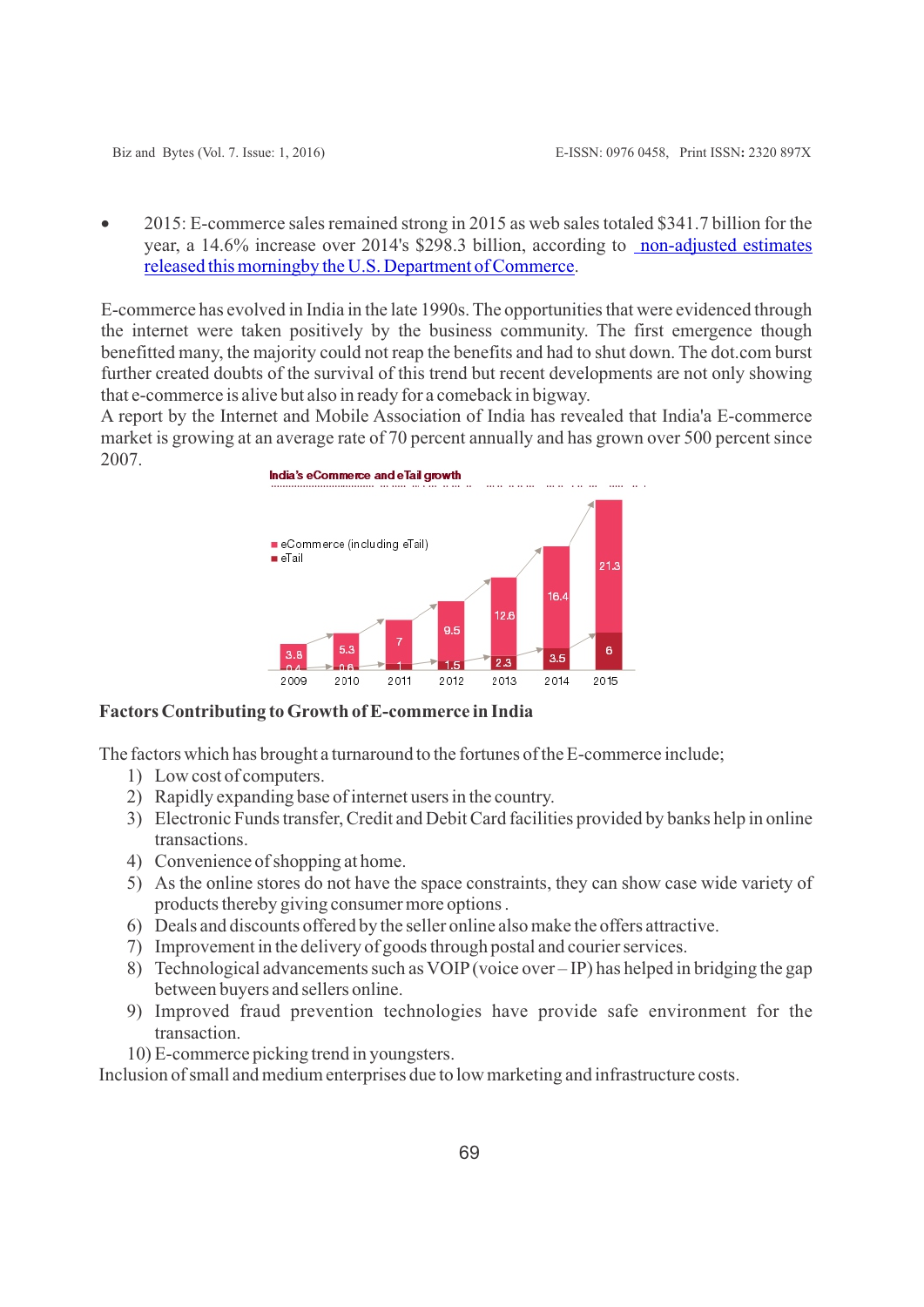

#### **Challenges in E-Commerce in India**

- 1) Tax and Regulatory Structure
- 2) Confidentiality and security of data not assured.
- 3) Delivery of the product safe and secure in the hands of the right person. The difficulties are still being faced for making deliveries in smaller cities/ towns.
- 4) Product and Marketing Strategy
- 5) Customer and Digital Experience
- 6) Payment and Transactions
- 7) Octroi, entry tax, VAT and lots of state specific forms which accompany them. This can be confusing at times with lots of exceptions and special rules.
- 8) Poor telecom and infrastructure for reliable connectivity.
- 9) Multiple gaps in current legal and regulatory framework.
- 10) Lack of trust.
- 11) Lower margins due to net banking (additional 4% expense to be borne by the seller).
- 12) With change in software system it becomes very difficult to transfer the data.
- 13) Lack of understanding of customer expectations, purchase habits.

Concerns related to the authenticity of the seller and products sold online.



Figure-3

#### **Recommendations**

1) The organizations need to work on certain platform so that they can give customers Touch-Feel-Try options specially if we talk about clothing, shoes, glasses, watches, mobile phones, jewelry, cosmetics etc. This will help in adding value to the consumer's perception for the shopping on a alternative channel than going to physical store.